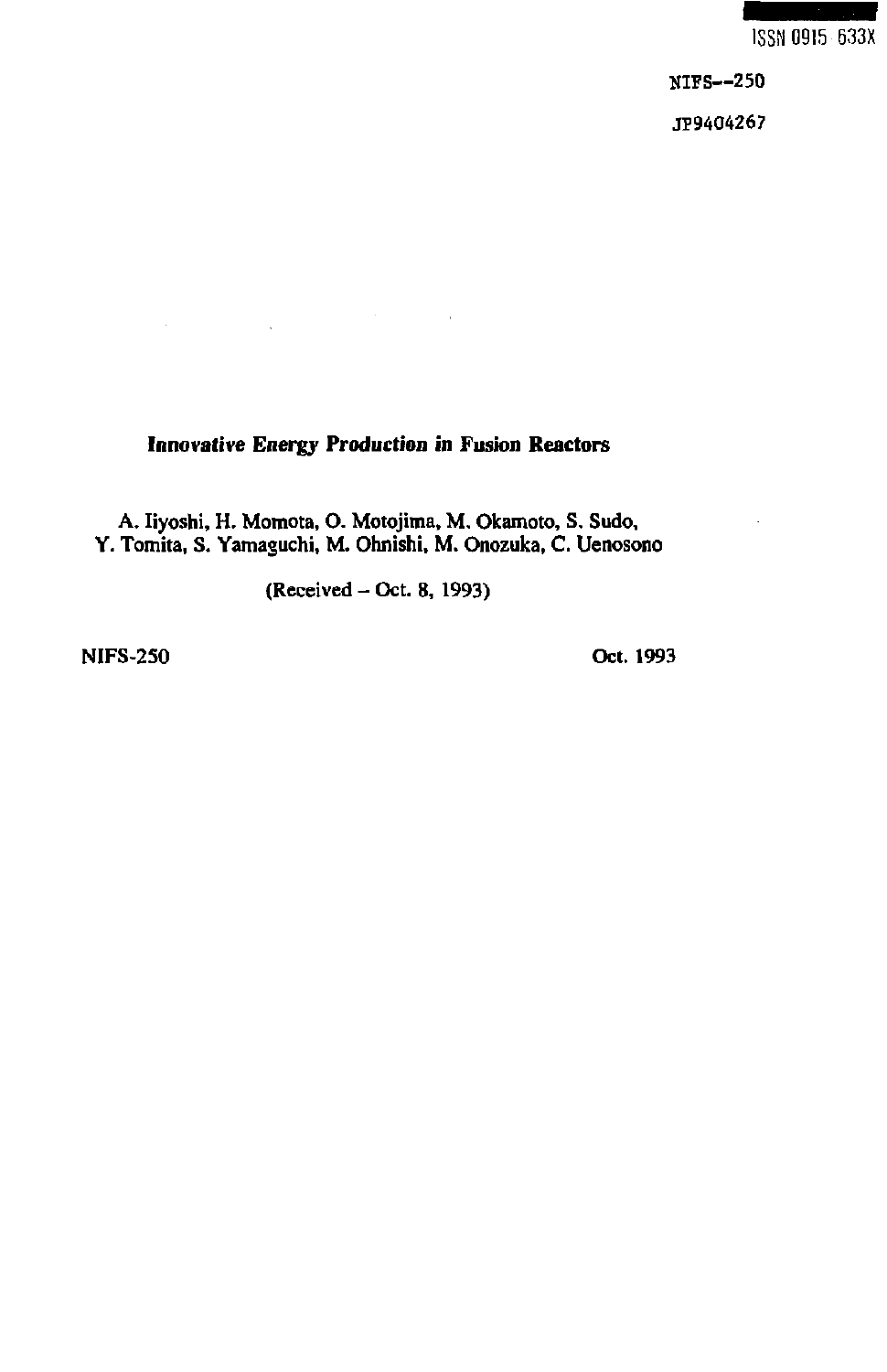**This report was prepared as a preprint of work performed as a collaboration research of the National Institute for Fusion Science (NIFS) of Japan. This document is intended for infonnation only and for future publication in a journal after some rearrangements of its contents.** 

**Inquiries about copyright and reproduction should be addressed to the Research Information Center, National Institute for Fusion Science, Nagoya 464-01, Japan.**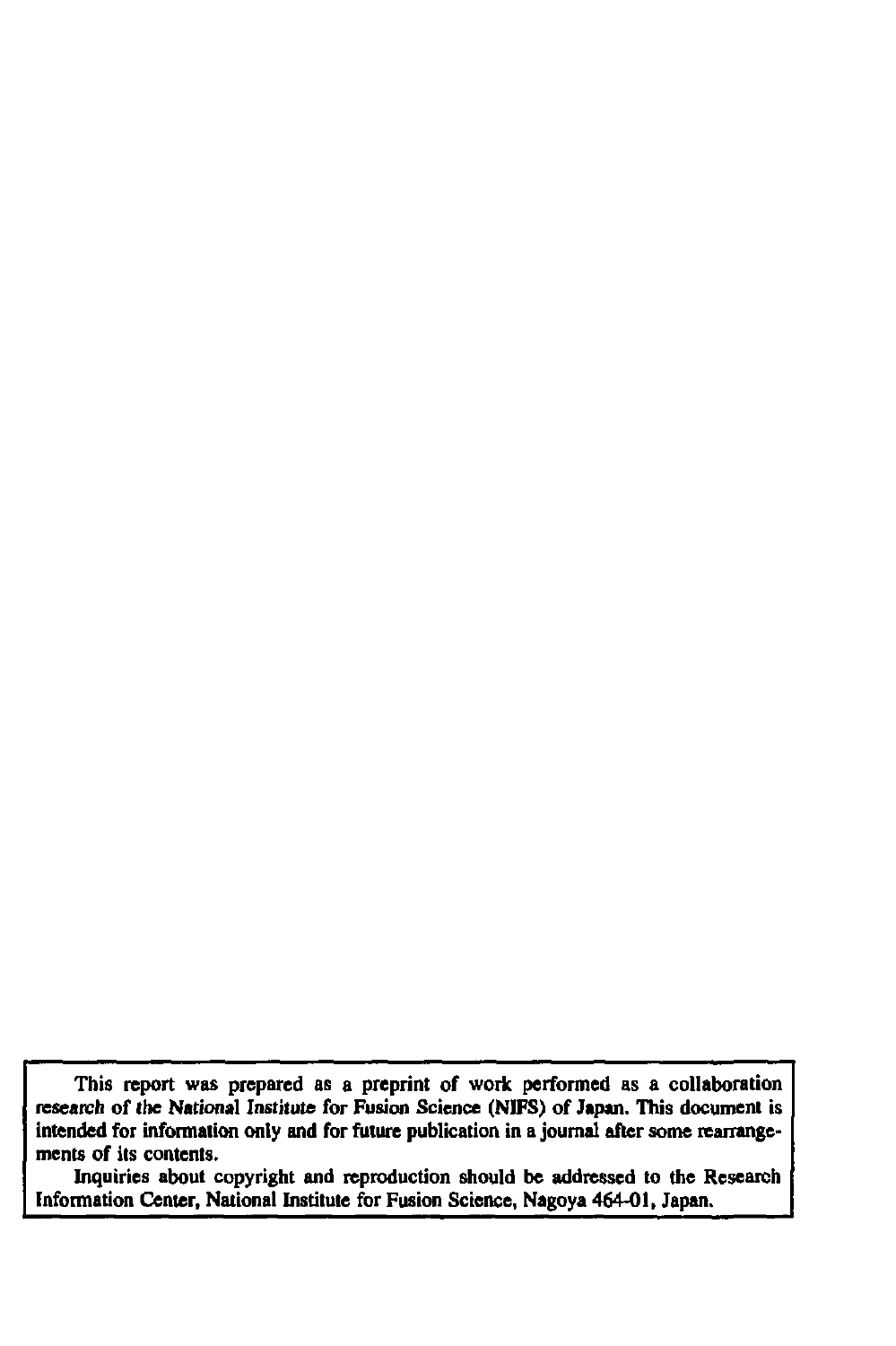# **INNOVATIVE ENERGY PRODUCTION IN FUSION REACTORS**

**A. Iiyoshi, H. Momota, O. Motojima, M. Okamoto, S. Sudo, Y. Tomita, S. Yamaguchi, M. Ohnishi\*, M. Onozuka\*\*, C. Uenosono\*\*\*** 

**National Institute for Fusion Science, Nagoya 464-01, Japan •Kyoto University, Uji 611, Japan "•Mitsubishi Heavy Industries, Ltd., Minato-ku, Tokyo 105, Japan \*\*\*The Kansai Electric Power Co., Inc., Kita-ku, Osaka 530, Japan** 

**[The essential part of this paper was presented at ICENES'93, Makuhari, Japan, 1993,0-6.]** 

**KEYWORDS: fusion reactors, neutron-lean fusion reactor, direct energy conversion, plant efficiency**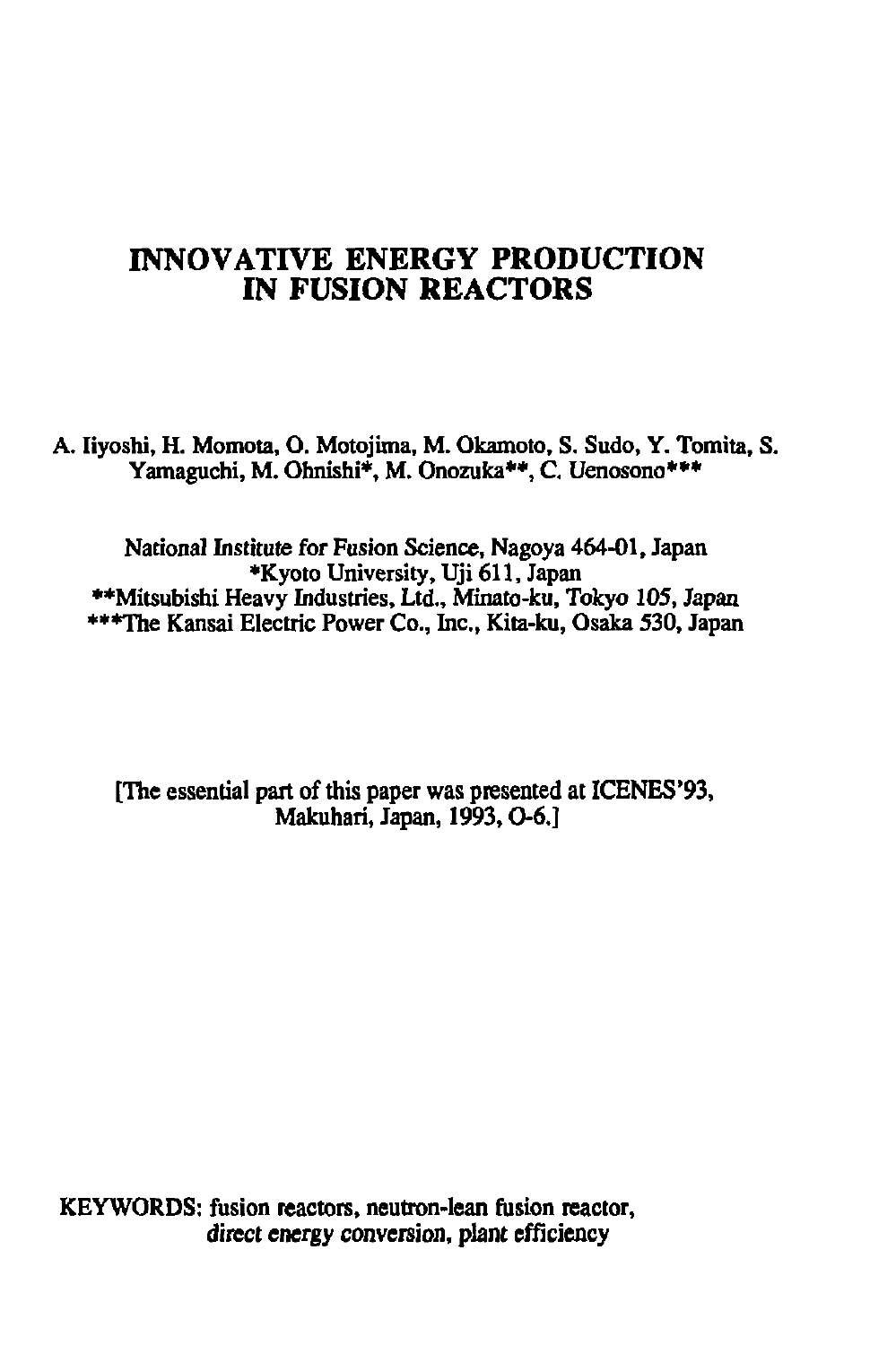#### **INNOVATIVE ENERGY PRODUCTION IN FUSION REACTORS**

A. Iiyoshi, H. Momota, O. Motojima, M. Okamoto, S. Sudo, Y. Tomita, S. Yamaguchi, M. Ohnishi\*, M. Onozuka\*\*, C. Uenosono\*\*\*

> **National Institute for Fusion Science, Nagoya 464-01, Japan "Kyoto University, Uji 611, Japan "Mitsubishi Heavy Industries, Ltd., Minato-ku, Tokyo 105, Japan \*\*\*The Kansai Electric Power Co., Inc., Kita-ku, Osaka 530, Japan**

#### **ABSTRACT**

**Concepts of innovative energy production in neutron-lean fusion reactors without having the conventional turbine-type generator are proposed for improving the plant efficiency. These concepts are (a) traveling wave direct energy conversion of 14.7 MeV protons, (b) cusp type direct energy conversion of charged particles, (c) efficient use of radiation with semiconductor and supplying clean fuel in a form of hydrogen gas, and (d) direct energy conversion from deposited beat to electric power with semiconductor utilizing Nernst effect. The candidates of reactors such as a toroidal system and an open system are also studied for application of the new concepts. The study shows the above concepts for a commercial reactor are promising.** 

**KEYWORDS: fusion reactors, neutron-lean fusion reactor, direct energy conversion, plant efficiency,** 

# I. **INTRODUCTION**

In this article, we propose innovative concepts of fusion reactor system. Part of the original motivation to start fusion research was to develop a clean energy system with abundant fuel in the earth. As research advanced, however, choices in the categories: (1) fuel, (2) confinement scheme, (3) energy conversion method have become rather limited. At present, resources and man power in the world are put mainly on the field of a D-T tokamak fusion reactor, of which representative is ITER (International Thermonuclear Experimental Reactor). It is expected that the ignition will be demonstrated with the tokamak reactor in the beginning of 21st century. On the other hand, however, it is widely recognized that the D-T to'camak reactor has the following severe problems in the reactor technology: (a) steady state operation, (b) plasma disruption, (c) large inventory of tritium and breeding, (d) radioactivation and damage of structural material by high energy neutrons.

Therefore, if we limit the fusion rector concepts in the *very* narrow field at this stage, it would unfavorably delay the realization of a commercial fusion reactor.

Here, we will not limit fuel species only as D-T, but study more clean advanced fuel such as catalyzed  $D-D$  [1,2] (Cat.D-D) and  $D-3H_c$  [3,4]. Furthermore, as for concept of fusion reactor, we treat open system and FRC as well as toroidal system. Moreover, we study energy conversion methods in the wide variety of the fields such as innovative schemes of direct energy conversion from the fusion energy to electricity and to fuel hydrogen gas without having a turbine generator.

Fortunately, reliability of plasma productions and their confinements have been improved appreciably in tokamak experiments and plasma temperatures are ready to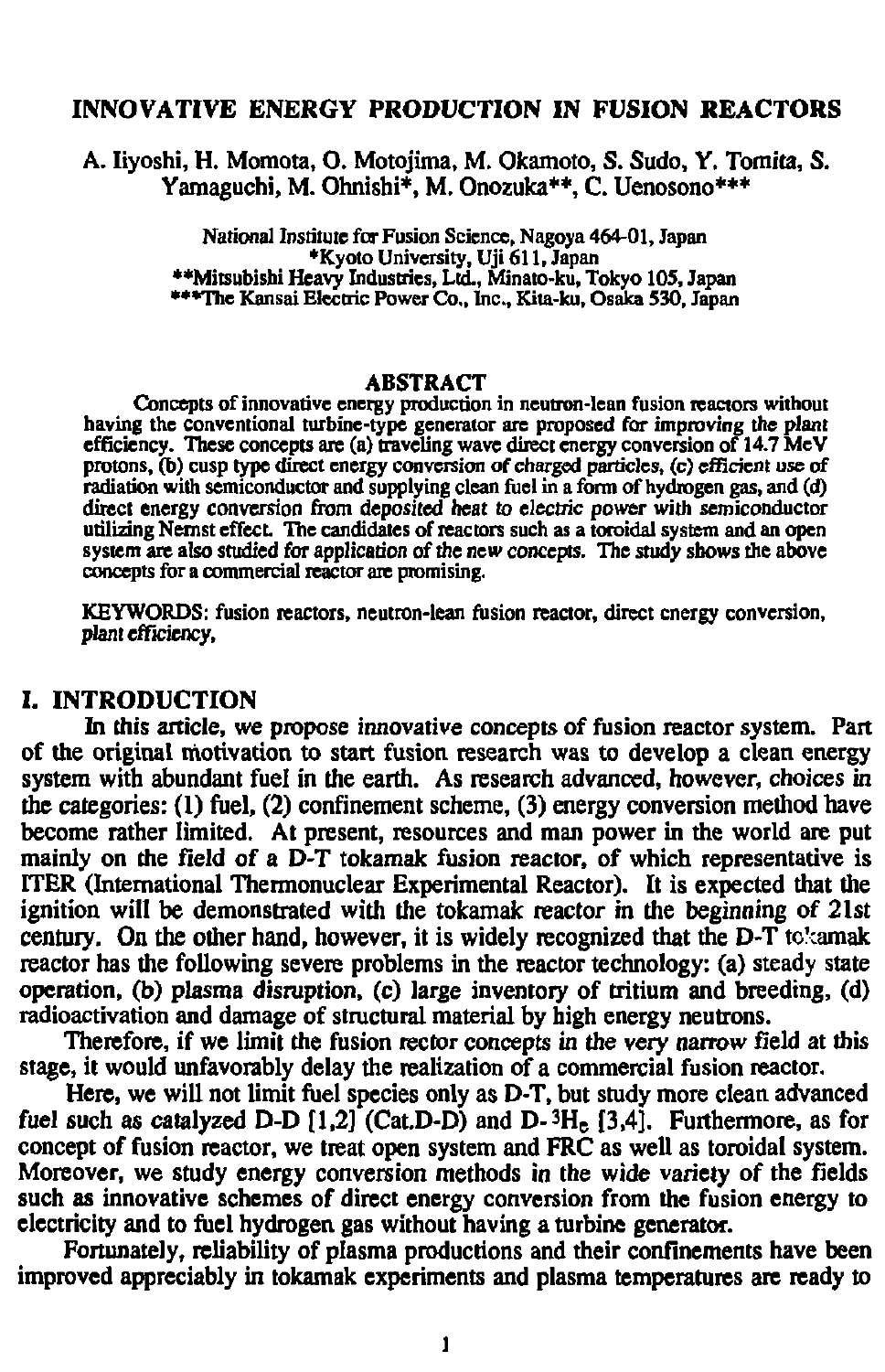**several tens of keV which is closed to an ignition temperature of advanced fuels such**  as Cat.D-D or D-<sup>3</sup>He.

**For D-T fusion fuels, reaction:** 

 $D + T \rightarrow$  <sup>4</sup>He (3.52MeV) + n (14.06MeV) (1)

**is available. The D-D reactions are negligible if the operating plasma temperature is around a ten keV. The fusion ignition is easiest with this fusion fuels. There are practically no natural resource of tritium, therefore, one has to produce it in a breeding blanket. The primary nuclear reactions of Cat.D-D fusion are:** 

 $D + D \rightarrow 3$ He (0.82MeV) + n (2.45MeV) (2) **and** 

 $D + D \rightarrow T (1.01$ MeV $) + p (3.03$ MeV $)$ . (3)

**The branching ratio of these reactions are approximately the same. One reinjects the fusion products <sup>3</sup>He and T into a Cat.D-D burning plasma to produce energy through nuclear reactions with fuel deuterium. Therefore, reaction (1) may supplement die reactions (2) and (3) as well as the reaction:** 

 $D + 3$ He  $\rightarrow$  <sup>4</sup>He (3.67MeV) + p (14.67MeV). (4)

**The primary fuel of Cat.D-D fusion is only deuterium that is naturally abundant in water and no breeding blanket is necessary. Consequently, engineering problems attributed to the tritium breeding are dissolved. The D- <sup>3</sup>He fusion utilizes the reaction (4), as the primary fusion reaction. D-D reactions (2) and (3) and the D-T reaction (1) follow to this reaction.** 



**Fig. 1 Ignition conditions for D-T, catalyzed D-D and D- <sup>3</sup>H<sup>e</sup> concepts.**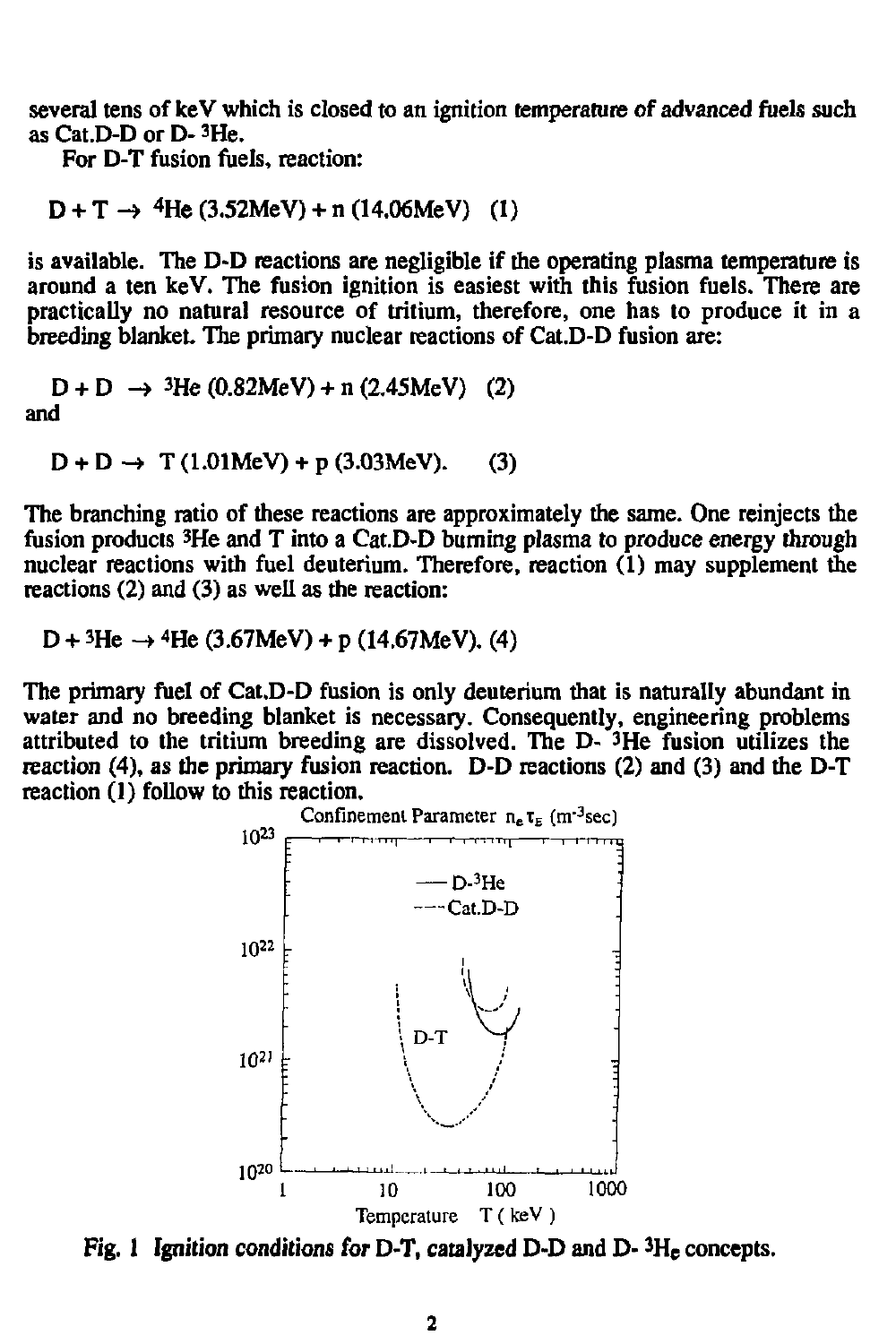**Nevertheless, the concentration of <sup>3</sup>He is large and the operation temperature is so high that effects of those accompanied reactions reduce appreciably. The natural resource of <sup>3</sup>He is, however, very poor on the Earth. One needs to develop extraterrestrial 3He resources such as the Lunar surface to construct commercial D-<sup>3</sup>He fusion reactors.** 

**The ignition conditions for Cat.D-D and D- <sup>3</sup>H<sup>e</sup> concepts are shown in Fig. 1.**  The fusion powers are carried in the following three forms: (a) neutrons  $(P_n)$ , (b) **charged particles (Pch). and (c) radiation (Pr).** 

**In the fusion reactor scheme with D-T fuel cycle, 80 % of the D-T fusion energy is in 14 MeV neutrons, while 30** *%* **of the fusion energy for Cat.D-D is in neutrons. In case of D- <sup>3</sup>H<sup>e</sup> , only a few % is in neutrons. The fraction of neutron power in fusion power with parameter of temperature is shown in Fig. 2.** 



**Fig. 2 Fraction of neutron power in fusion power.** 

#### II. ADVANCED REACTOR CONCEPTS

**The ignition conditions for Cat.D-D and D- <sup>3</sup>H<sup>e</sup> reactors are shown in Fig. 3, where all charged particles stemming from fusion are assumed to be trapped in the plasma confining region, and the reflectivity of the wall surface is assumed as 0.99 (SUS material at 570 K). The bulk plasma particles (as fuel), however, have an finite confinement time as parameter. The mixing ratio of D particles to <sup>3</sup>H<sup>e</sup> particles is taken as 1 for D- <sup>3</sup>H<sup>e</sup> .** 

The ratio  $\eta_{ash}$   $*$   $\tau_{ash}$  /  $\tau_E$  of ash particle confinement time  $\tau_{ash}$  to energy **confinement time TE is assumed to be 2. This is an important factor, although it is**  often neglected (implicitly taken as  $\eta_{\text{ash}} = 0$ ). If  $\eta_{\text{ash}}$  is unreasonably to be taken as 0,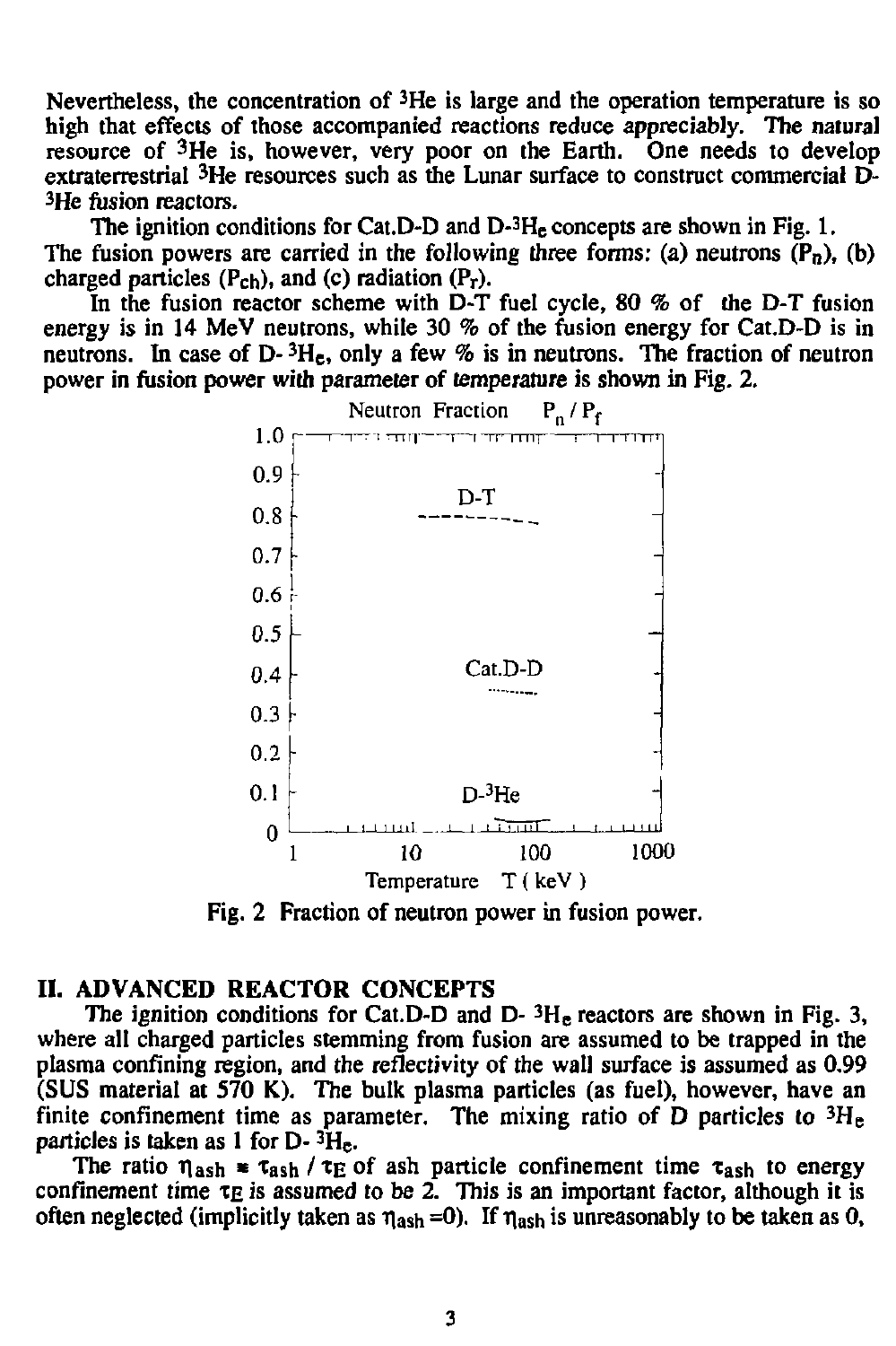the limit of  $\beta$  value decreases to 15 % for the Cat.D-D reactor. When  $\eta_{ash}$  is 2, the **high p value of at least** *62 %* **is necessary.** 



**Fig. 3 Ignition condition for catalyzed D-D and D- <sup>3</sup>H<sup>e</sup> reactors at Tiash \* Tash/tE**   $=$  2 as a function of  $\beta$  value.

For a D-<sup>3</sup>H<sub>e</sub> reactor, the allowed lowest  $\beta$  value is 22 % for  $\eta_{\text{ash}}$  of 2, and necessary net p value of  $8.1 \times 10^{20}$  sec/m<sup>3</sup> is also by a factor of several smaller than in **case of Cat.D-D. Thus, the Cat.D-D is favorable in viewpoint of abundant available resources, while D- <sup>3</sup>H<sup>e</sup> has advantage in operation condition. Under the above condition, the dependence of fraction ratios of Pbr, Psy and Pch to fusion power Pf on p value may be interested for determining which scheme should be utilized mainly in a reactor. The symbols of Pbr, Psy and Pch stand for bremsstrahlung radiation power, synchrotron radiation power, and the loss power of plasma fuel particles through convection and thermal conduction, respectively. The neutron power fraction for D- <sup>3</sup> H <sup>e</sup> is only 2-4 % which includes both contribution from D-D and D-T reactions. The latter contributes more by a factor of 1.5 - 4 than the case of the former. The neutron power fraction for Cat.D-D concept is 35 %, of which main contribution is due to D-T reaction (29** *%).* 

**For one example, the calculated power fractions are shown in Fig. 4 for D- <sup>3</sup>H<sup>e</sup>** at  $T_e = 70$  keV and  $\eta_{2sh} = 2$ . As seen in the figure, the synchrotron radiation is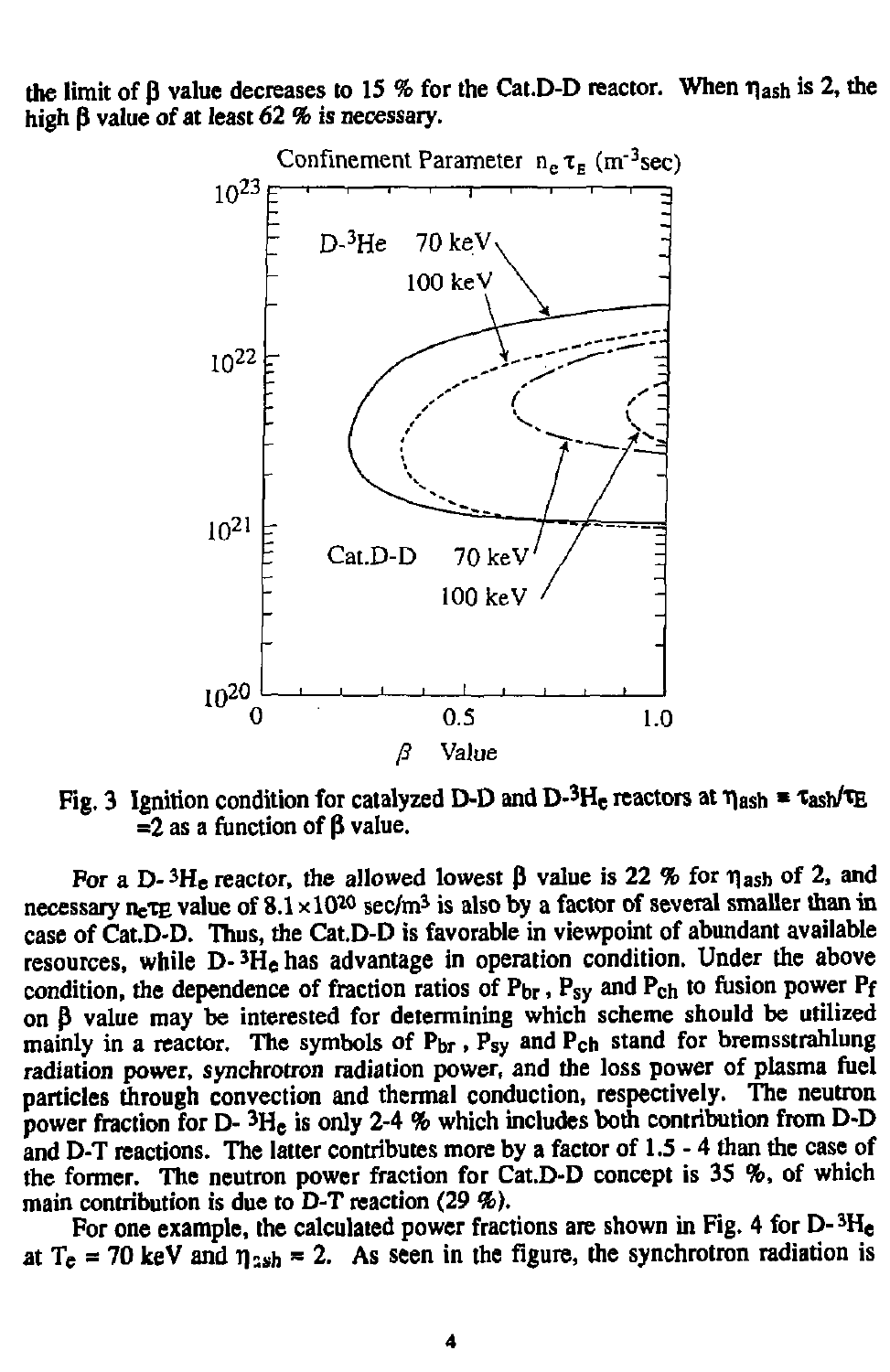negligibly small except for the relatively low  $\beta$  value region ( $\leq 50$  %). It should be **noted that the fraction of bremsstrahlung power remains almost constant at about 30**  *%.* 

**From the above results, the D- 'H<sup>e</sup> scheme for fuel seems most plausible. One**  of the appropriate devices confining the high  $\beta$  D- $^3H_e$  plasma is FRC, of which **schematic drawing is shown in Fig. 5. In this case, the main power outputs are P<sup>p</sup> by**  14. 7 MeV protons,  $P_{\text{br}}$  and  $P_{\text{ch}}$ .  $P_n$  by neutrons and  $P_{\text{sv}}$  are relatively small. In an **open system like FRC, the charged particles (P<sup>p</sup> and Pch) flowing out along the magnetic field lines into open space are converted directly to electricity by the direct**  energy conversion system, and the radiation (P<sub>br</sub>) is converted to electricity and/or to **hydrogen gas for energy resource as will be described in the next chapter.** 

**If we can increase the reflectivity of the wall surface, the ignition condition**  becomes possible under lower  $\beta$  values as shown in Fig. 6. This is because **synchrotron radiation power can be absorbed in the plasma after multi-reflection. One of candidates for such wall material having high reflectivity is beryllium. Then,**  a toroidal system such as a helical system having divertor configuration with  $\beta$  value **of <10 % has also a chance to a commercial reactor [5]. In such a low P D- <sup>3</sup>H<sup>e</sup>** toroidal device, the synchrotron radiation  $(P_{\rm sv})$  becomes large (order of 50 $\frac{1}{2}$ ).



**Fig. 4** Calculated power fraction for D- ${}^{3}H_{e}$  at T<sub>e</sub> = 70 keV and  $\eta_{ash}$  =  $\tau_{ash}$  /  $\tau_{E}$  =2.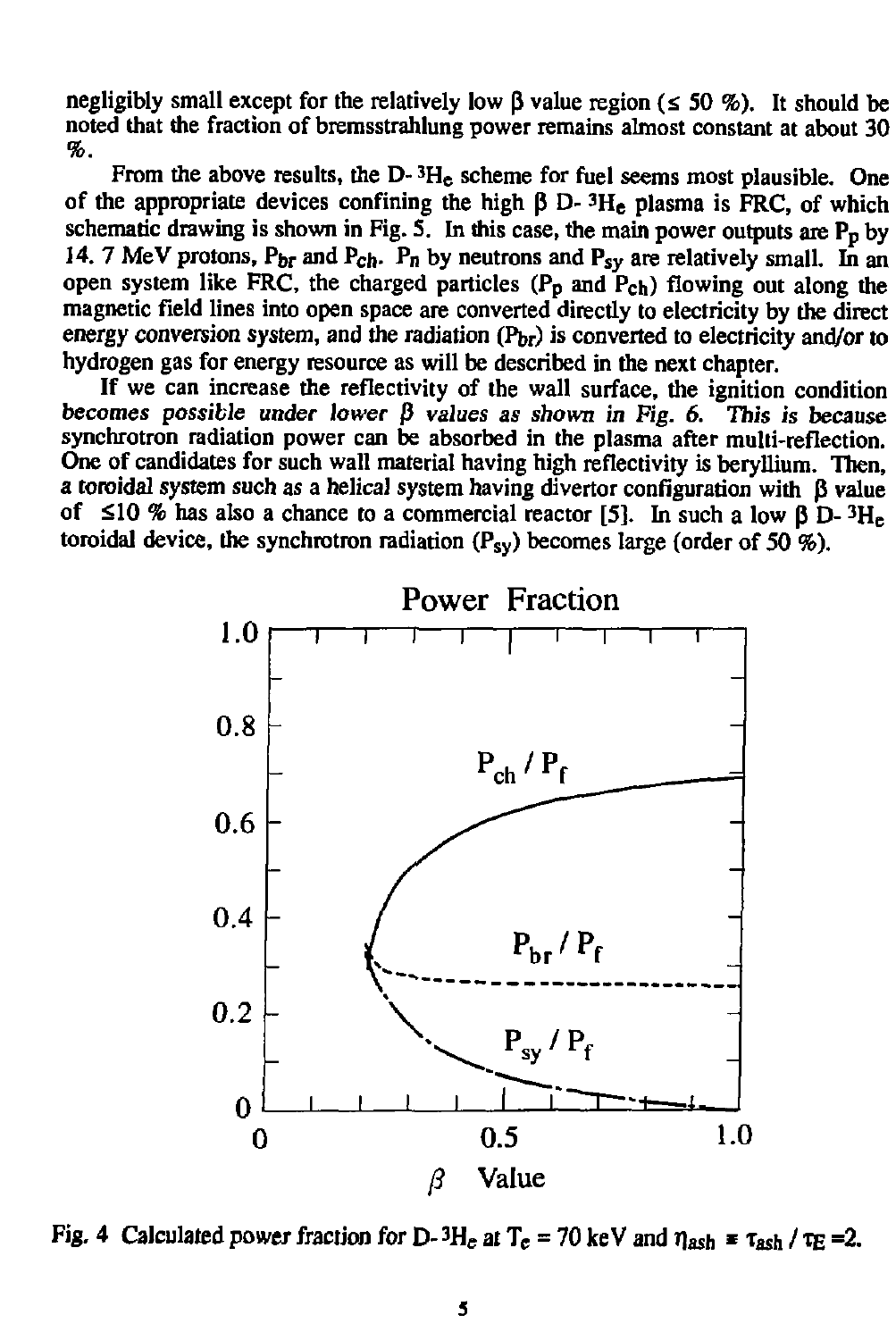

**Fig. 6 Ignition condition with parameter of wall reflectivity.** 

**A method of direct energy conversion from the synchrotron radiation to electricity using "rectena" (solid-state rectifying antenna receiving high frequency wave beginning at over 2500 GHz) was proposed by Kulcinski et al. in case of APOLLO D - 'He tokamak fusion reactor [3]. In contrast to this, we propose a new**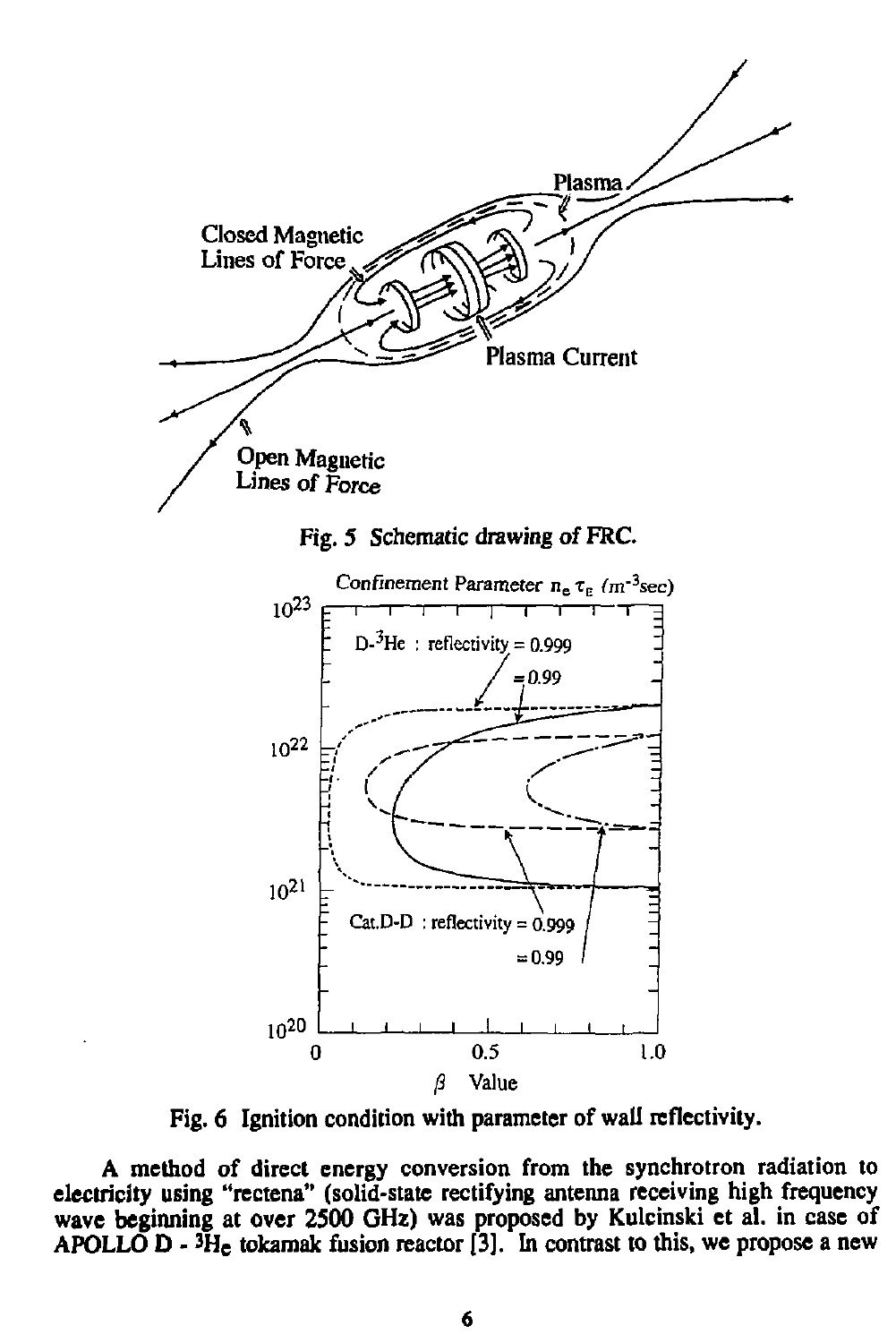**concept. The synchrotron radiation as well as neutrons are once changed to thermal**  energy, and then, the direct energy conversion is carried out from thermal energy to electricity by using the Nernst effect, as will be described in the next chapter.

# **III. CONCEPTS OF DIRECT ENERGY CONVERSION**

*A. Direct Energy Conversion (DEC) of Particle Energy* 

**A typical example of direct energy conversion has been presented in a D- <sup>3</sup>He fueled fusion reactor design ARTEMIS-L [4]. The geometry of the reactor is linear and a pair of direct energy converter systems are installed at both end of the reactor. A converter system has a cusp type direct energy converter (Cusp DEC) and a traveling wave direct energy converter (TW DEC). The schematic view of Cusp DEC and TWDEC is shown in Fig.7.** 



**Fig. 7 Schematic view of Cusp DEC and TWDEC.** 

**The former is a double cusped shape for controlling the energy carried by leaked fuels and ashes components. The first cusp is the electron separator that separates**  electrons from other ion species and introduces them to collector plates installed at **the first line cusp. Because of its large moment of inertia, an ion pass through the first cusp and goes to the second line cusp. Due to the applied electrostatic field, the leaked fuel ion decreases its kinetic energy and then goes to an ion collector plate. An efficiency of 65** *%* **is estimated [6] with this cusp type direct energy converter.**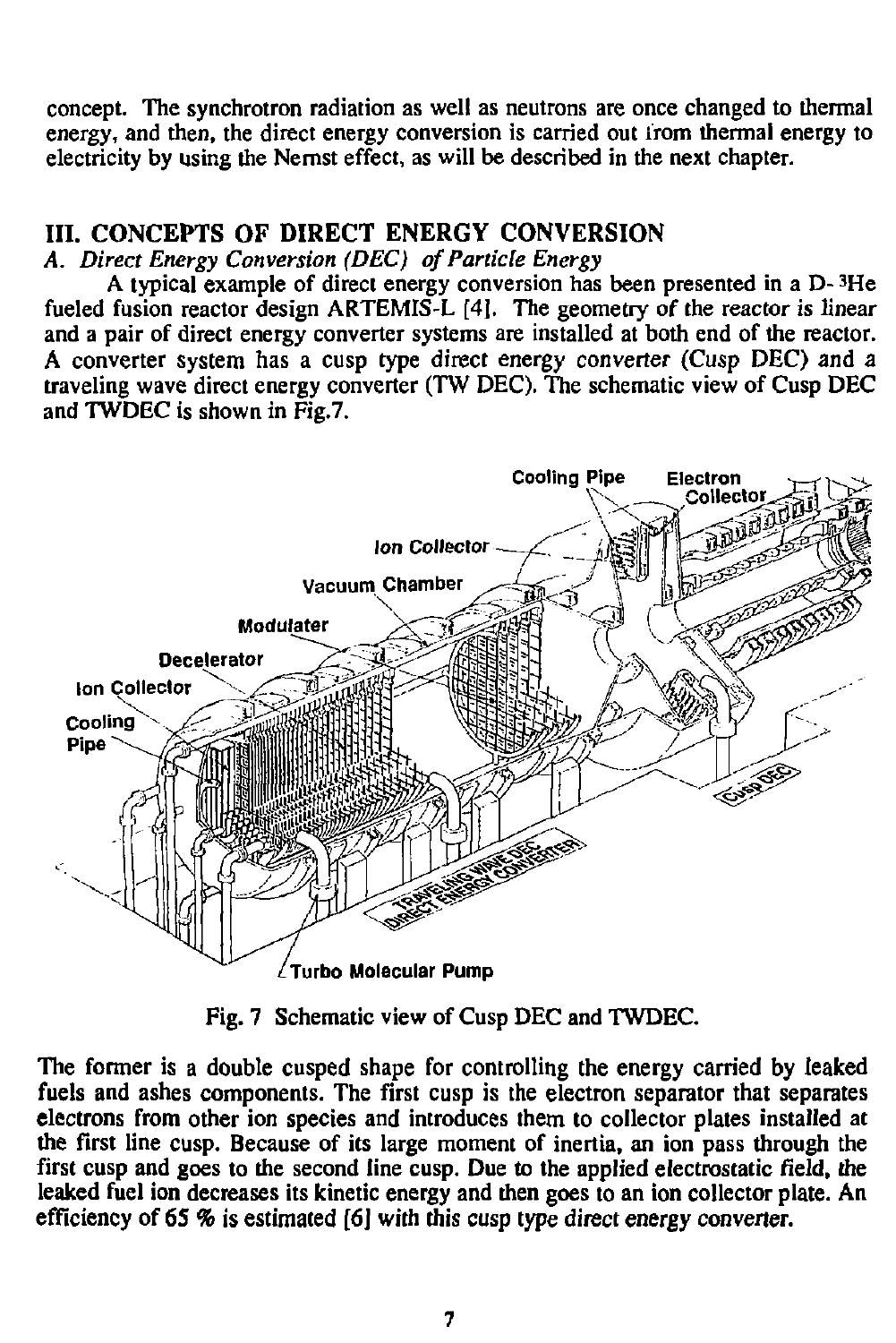TW DEC has a modulator and a decelerator. The energy of 14.7 MeV carried by fusion protons is too high to handle with an electrostatic device. TWDEC controls this high energy particle on the base of the principle of a Linac. Because of their high energy, fusion protons pass through Cusp DEC. Then, an applied traveling electric wave moderates the velocity of the proton beam at the modulator and the proton beam forms a bunch at the entrance of the decelerator at downstream. The decelerator has a set of meshed grids, each of which are connected to a transmission circuit. One has to adjust the location of bunched protons in a decelerate phase of the traveling wave. The phase velocity of the transmission circuit also decreases as in case of protons. Protons, therefore, decrease their velocity along the stream. The kinetic energy of 14.7 MeV protons changes to an oscillating electromagnetic energy in the transmission circuit with an efficiency of 76 % [7].

## *B. Direct Electron-Hole Pair Production With Radiation*

The well known device to utilize the radiation energy from the sun is a solar battery, which is typically made of p-n junction of silicon semiconductor. If the light having energy more than the band gap energy is illuminated on the semiconductor, electron-hole pairs are produced in the region of the p-n junction. This can cause current, and thus, electric power. Unfortunately, due to the low equivalent temperature spectrum of the sun light, the available photons are limited. In contrast to this, the spectrum of the radiation from the fusion plasma has a much higher equivalent temperature. Then, the available photons to produce electron-hole pairs are abundant. So, the radiation from the fusion plasma may efficiently induce current in the semiconductor.

On the other hand, Fujishima and Honda found that an only p-type or n-type semiconductor such as  $TiO<sub>2</sub>$  illuminated by photons having more than certain energy can be used for electrolysis of water [8]. The process has been well explained with energy band configuration of a semiconductor immersed in the liquid electrolyte. For example, the process for  $TiO<sub>2</sub>$  can be considered as follows:

 $TiO<sub>2</sub> + h\nu \rightarrow e^- + p^+$  $H_2O + 2p^+ \rightarrow 1/2O_2 + 2H^+$  (at TiO<sub>2</sub> electrode)  $2H^+ + 2e^- \rightarrow H_2$ (at Pt electrode)

The energy level of the conduction (and also valence) band increases near the surface of semiconductor  $TiO<sub>2</sub>$  facing the liquid electrolyte. If the photon having energy larger than the band gap energy  $\varepsilon_g$  of the semiconductor ( $\varepsilon_g = 3$  eV in case of  $TiO<sub>2</sub>$ ) is illuminated on the semiconductor, electron-hole pair(s) are produced, and the electron excited into the conduction band moves the opposite direction to the surface of semiconductor facing the liquid electrolyte, while the hole in the valence band moves to the surface of the semiconductor facing the liquid electrolyte. Thus, if the semiconductor is connected to the other electrode also immersed in the liquid electrolyte with a conducting wire, electrolysis of water can occur: oxygen gas appears at the  $TiO<sub>2</sub>$  electrode, and hydrogen gas appears at the other electrode. The principle of direct hydrogen production [9] is shown in Fig. 8, where the membrane to separate hydrogen and oxygen gases is not shown for simplicity.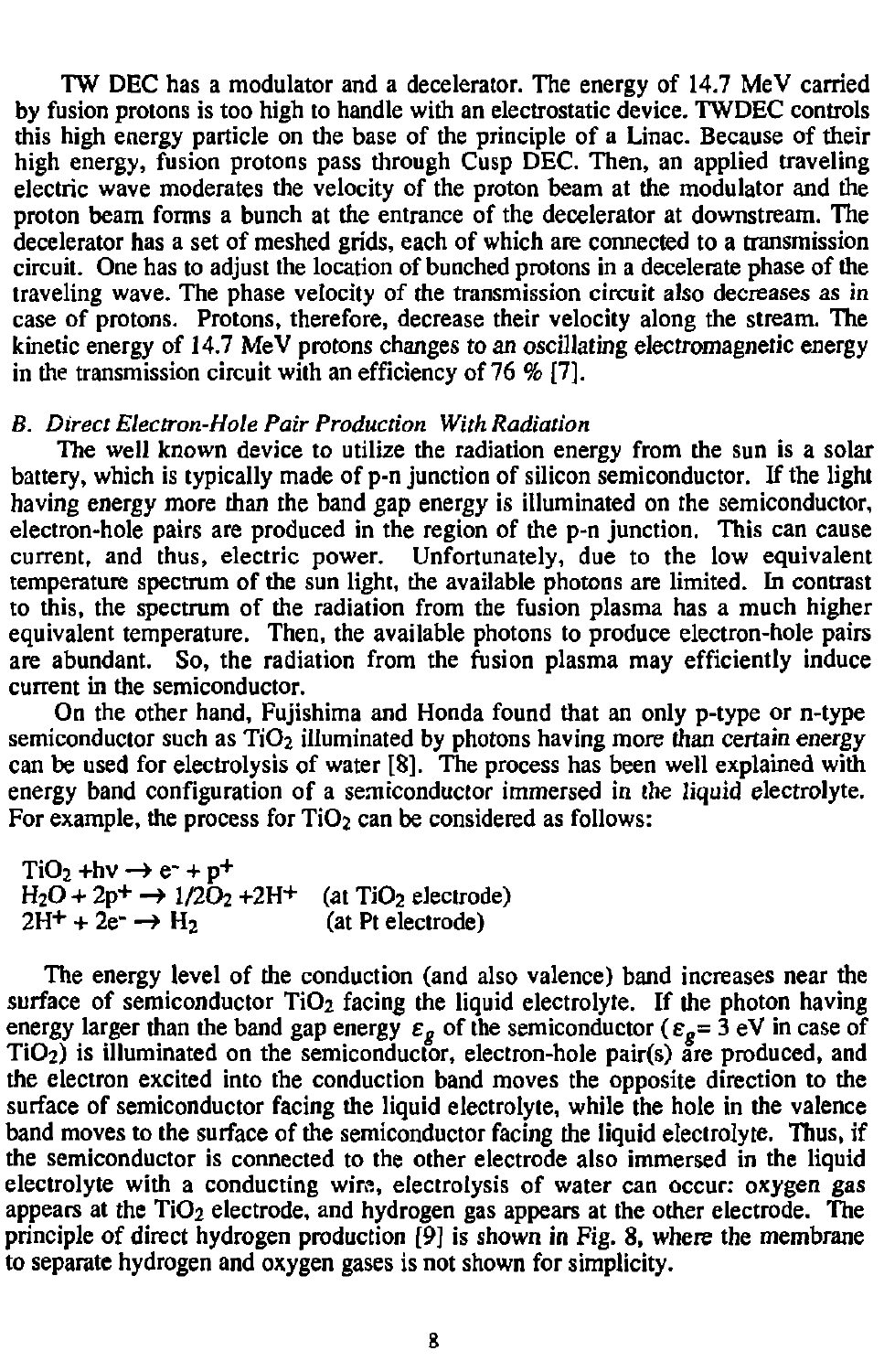For estimating conversion efficiency, "radiation ionization energy"  $\varepsilon_i$  (eV) defined as the average energy required to form one electron-hole pair in semiconductor materials is a useful concept:

$$
\varepsilon_i = c_0 \, \varepsilon_{\rm g} + c_0
$$

where  $c_0$  and  $c_1$  are constants, experimentally obtained as 14/5 and 0.5 - 1.0 (eV), respectively [10]. These two constants are fortunately independent from the form of energy source, that is, applicable all to alpha particles, electrons, and photons.



Fig. 8 Principle of direct hydrogen production by *y* rays.

The efficiency  $\eta_{\text{sum}}$  of direct current production by photons in the semiconductor is given as:

$$
\eta_{sem} = \eta_s \eta_w \eta_m (E_V / \varepsilon_g) / (c_0 + c_1 / \varepsilon_g)
$$

where  $\eta_s$ ,  $\eta_w$ ,  $\eta_m$  are ratio of available surface area to the vacuum chamber wall, transparency of photons through the first wall, and efficiency of deposition of photon energy on the semiconductors, respectively, and,  $E_V = E_F - E_{OR}$ , where  $E_F$  and  $E_{OR}$ are the Fermi energy level of the semiconductor, and oxidation-reduction potential of the electrode immersed in the liquid electrolyte, respectively.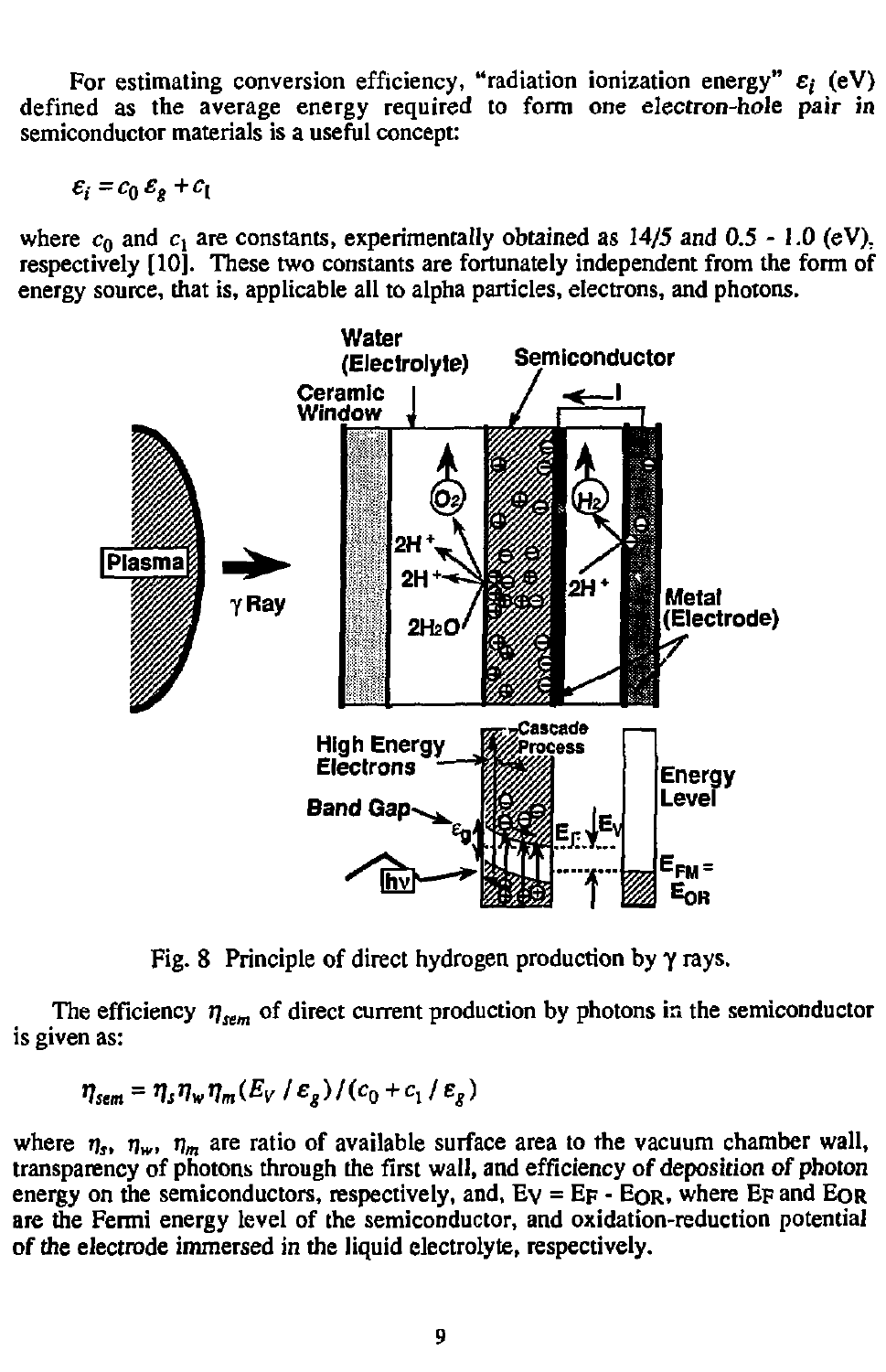The efficiency  $\eta_{hyd}$  of direct hydrogen production by photons in the semiconductor is given as with Faraday constant:

 $\eta_{\text{Awd}} = \eta_s \eta_w \eta_m \Delta H_f / (2Fe_i)$ 

where  $\Delta H_f$  is the enthalpy change by burning hydrogen gas (285.8 kJ/mol at 298 K). The main reason for determining limit of efficiency comes from the fact that ionization energy  $\varepsilon_i$  is by a factor of about 3 larger than the band gap energy  $\varepsilon_q$  as described. The harmful effects on semiconductors by neutrons are usually concerned. In this article, however, we consider the case that the neutron dose is rather low. We estimate the effect is negligible. Furthermore, there may be a possibility to find the adequate material of the semiconductor for this purpose.

Two cases are considered here. In Case 1,  $\varepsilon_{\rho}$  and  $\eta_{m}$  are assumed to be 3.0 eV (such as for TiO<sub>2</sub>), 0.49, respectively. Then, the energy conversion ratio  $\eta_{sem}$  becomes 0.10, and the hydrogen production efficiency  $\eta_{hyd}$  is 0.06. In Case 2,  $\varepsilon_{g}$ and  $\eta_m$  are taken as 1.5 eV, 0.80, respectively. Then,  $\eta'_{sem}$  and  $\eta'_{bwd}$  are 0.14 and 0.18, respectively. Thus, the direct hydrogen production is favorable in Case 2. It is essential to find appropriate materiel for such a system.

The rest of radiation energy is converted to heat due to phonon excitation in the semiconductor.

#### *C. Thermoelectric Conversion*

Heat load from plasma through radiation and particles is directly converted to electricity with conventional thermoelectric method such as using temperature gradient and also a new method using Nernst effect (thermoelectric effect in the presence of magnetic field).[l 1]:

$$
\mathbf{E} = \mathbf{J} / \sigma + S \nabla T + R_B \mathbf{B} \times \mathbf{J} + N \mathbf{B} \times \nabla T
$$

where  $\sigma$ ,  $S$ ,  $R_B$ , and  $N$  are electrical conductivity of the semiconductor, and coefficients for thermoelectric, Hall, and Nernst effects, respectively.

The schematic configuration of using the Nemst effect is shown in Fig. 9.

The conversion efficiency  $\eta_t$  is given as:

$$
\eta_{t} = \eta_{ca} / (1 + 2 \eta_{ca} / r_{t} + (1 + r_{t})^{2} / r_{t} Z_{t} T_{h})
$$

where  $\eta_{ca} = \Delta T/T_h$ ,  $r_t = R_L/R_e$ , and  $\Delta T$ ,  $T_h$ ,  $R_L$ , and  $R_e$  are temperature difference, temperature of the hot side, external resistance of the circuit, and internal resistance, respectively. For conventional thermoelectric effect,

$$
Z_i = \sigma C_i^2 / \kappa
$$

where  $C_t$ , and  $\kappa$  are thermoelectric coefficient and thermal conductivity of the semiconductor, respectively.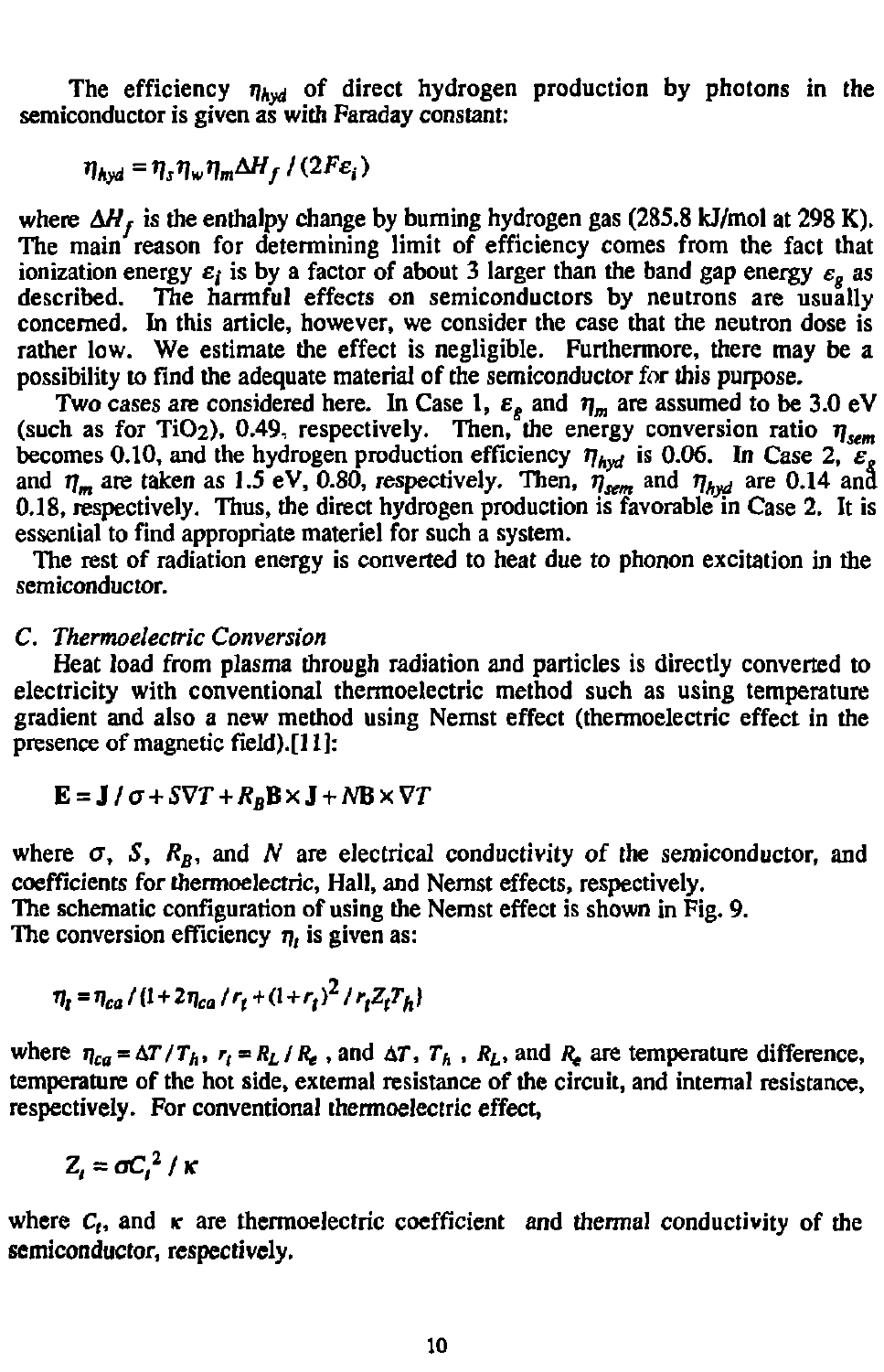

**Fig. 9. Schematic configuration of the heat conversion device using the Nemst effect.** 



**Fig. 10 Efficiency of thermoelectric and Nernst effects.**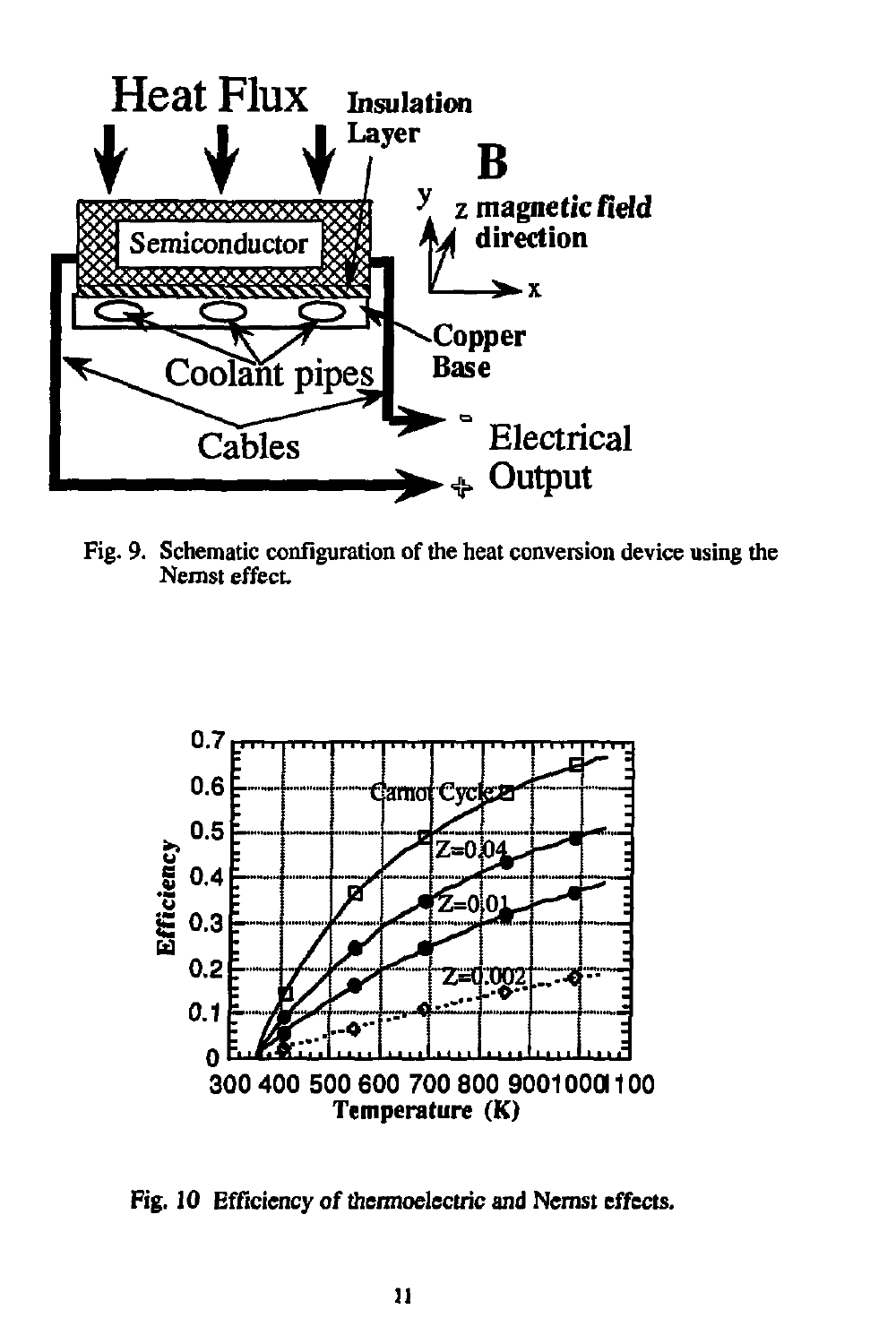**For Nernst effect,** 

$$
Z_t = \sigma C_n^2 B^2 / \kappa
$$

**where** *C<sup>n</sup>*  **and** *B* **are Nemst coefficient and magnetic field strength, respectively.** 

In case of  $T_h - \Delta T = 350$  K and *B* = 5 T, the relation between  $\eta_t$  and  $\Delta T$  is shown **in Fig. 10, where the ideal Camot cycle, conventional thermoelectric effect, and**  Nemst effect are shown. When  $\Delta T = 300$  K, we get  $\eta = 0.22$  (Z,=0.01) with Nernst effect, while  $\eta_i = 0.1$  ( $Z_i = 0.002$ ) with thermoelectric effect. The case for  $B = 10$  T is also shown as  $Z_i$ =0.04, which improves the efficiency to  $\eta_i$ = 0.32. Thus, Nernst effect may play a dominant role in the direct energy conversion of heat.

**This system is applicable to the toroidal reactors as well as to the open system, and it may be replaced with a conventional turbine generator for converting thermal energy to electricity, as the conversion efficiency might be rather higher under the optimum condition.** 

# **IV. DESIGN CONSIDERATION OF SYSTEM PLANT**

**The new scheme of a fusion reactor system involving the above concepts seems promising as an advanced reactor of next generation such as innovative Cat.D-D or D- <sup>3</sup>H<sup>e</sup> fusion reactors with high temperature.** 

**Candidates for the D- <sup>3</sup>H<sup>e</sup> reactor concept has been proposed for tokamak [3] and FRC (Field-Reversed Configuration, a typical design is ARTEMIS-L [11]).** 

In case of 1 GW electricity output for ARTEMIS-L, the power flow is shown in Fig. 11. The higher electricity output is, however, preferable for better plant The higher electricity output is, however, preferable for better plant **efficiency. Such optimization is the one of subjects to be studied in future.** 

**The total conversion efficiency** *n,<sup>a</sup>*  **is given as:** 

$$
\eta_{\omega i} = P_{\omega u}^{\text{total}} / P_f
$$

**where** 

$$
P_{\rho\mu}^{total} = \eta_{\rho} P_{\rho} + \eta_{c} P_{ch} + \eta_{hyd} P_{br} +
$$
  
\n
$$
\eta_{t} \left\{ (1 - \eta_{hyd}) P_{br} + (1 - \eta_{c}) P_{ch} + P_{sy} + P_{n} \right\}
$$
  
\n
$$
P_{f} = P_{p} + P_{ch} + P_{br} + P_{sy} + P_{n}
$$

Using  $\eta_p = 0.76$ ,  $\eta_c = 0.65$ ,  $\eta_{\text{had}} = 0.18$ ,  $\eta_t = 0.22$ -0.32, we get total efficiency: *i}w*  **- 0.59-0.64.** 

**As indicated in Fig. 11, the indirect hydrogen gas production through the electrolysis with produced electricity from the fusion reactor can be also used for energy reservoir. If the commercial needs of electricity become low in night for example, the excessive electric power can be stored in the form of hydrogen gas. The efficiency of electrolysis of water is rather high (more than 90** *%)* **within the**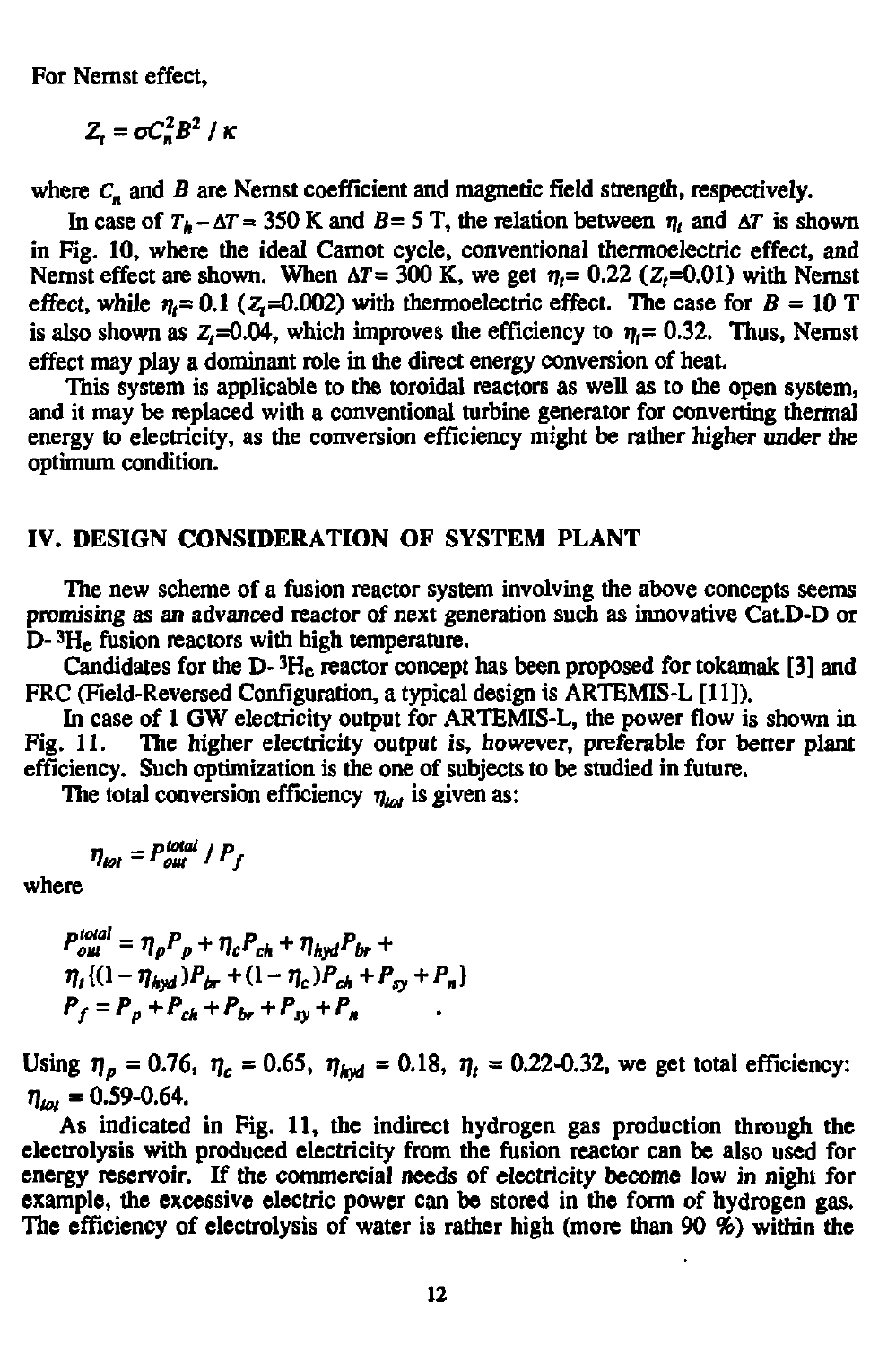present state of art. Thus, both the direct and indirect hydrogen production scheme is attractive from the viewpoint of efficiency and flexible energy storage.



Fig. 11 Power flow for ARTEMIS-L having 1 GW electricity output.

The image of the total plant system is shown in Fig. 12, where the energy system consists of electricity and hydrogen gas.

### V. CONCLUSION

Concepts of innovative energy production in neutron-lean fusion reactors without having a conventional turbine-type generator are proposed for improving the plant efficiency. These concepts are (a) traveling wave direct energy conversion of 14. 7 MeV protons, (b) cusp type direct energy conversion of charged particles, (c) efficient use of radiation with semiconductor and supplying clean fuel in a form of hydrogen gas, and (d) direct energy conversion from deposited heat to electric power with Nemst effect. The candidates of reactors are also studied for application of **the** new concepts. The example of power flow is also shown.

# **ACKNOWLEDGMENT**

The authors acknowledge Dr. T. Kato for information about interaction between photons and materials, and Dr. M. Sasao about interaction between neutrons and materials.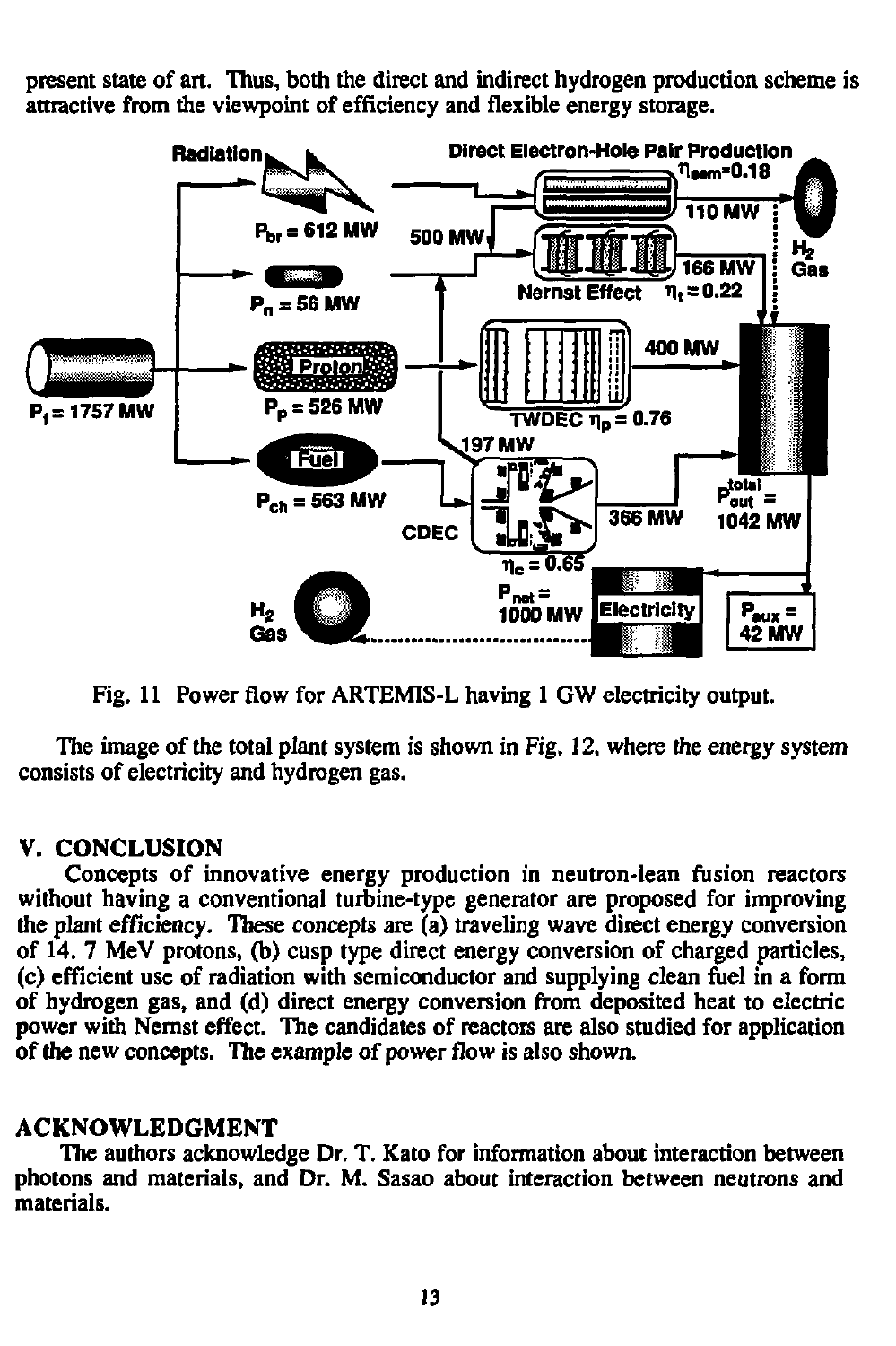## **REFERENCES**

- [I] K. Evans, C. C. Baker, et al., Nucl. Technology / Fusion 4(1983)226.
- A. Iivoshi, O. Motojima, et al., in Proc. of 7th Symp. on Engineering Problems on Fusion Research, Knoxville, U.S.A., (1977)1683.
- [3] G. L. Kulcinski, G. A. Emmert, et al., Fusion Technology, 15(1989)1233.
- [4] H. Momota, A. Ishida, et al., Fusion Technology, 21(1992)2307.
- [5] K. Uo, A. Iiyoshi, et al., in Plasma Physics and Controlled Nuclear Fusion Research 1982 (Proc. 9th Int. Conf. Baltimore, 1982) Vol.II, IAEA, Vienna, (1983) 209.
- [6] Y. Tomita, et al., Makuhari, Japan, 1993, (AP-47).
- [7] H. Momota, LA-11808C (Los Alamos, U.S.A., 1990).
- [8] A. Fujishima and K. Honda, Nature, 238(1972)37.
- [9] S. Sudo, et al, Makuhari, Japan, 1993, (BP-26).
- [10] C. A. Klein, Jour. Appl. Phys. 39(1968)2029.
- [II] S. Yamaguchi, et al, ICENES'93, Makuhari, Japan, 1993, (BP-25).
- [12] H. Momota, et al., Makuhari, Japan, 1993, (AP-46).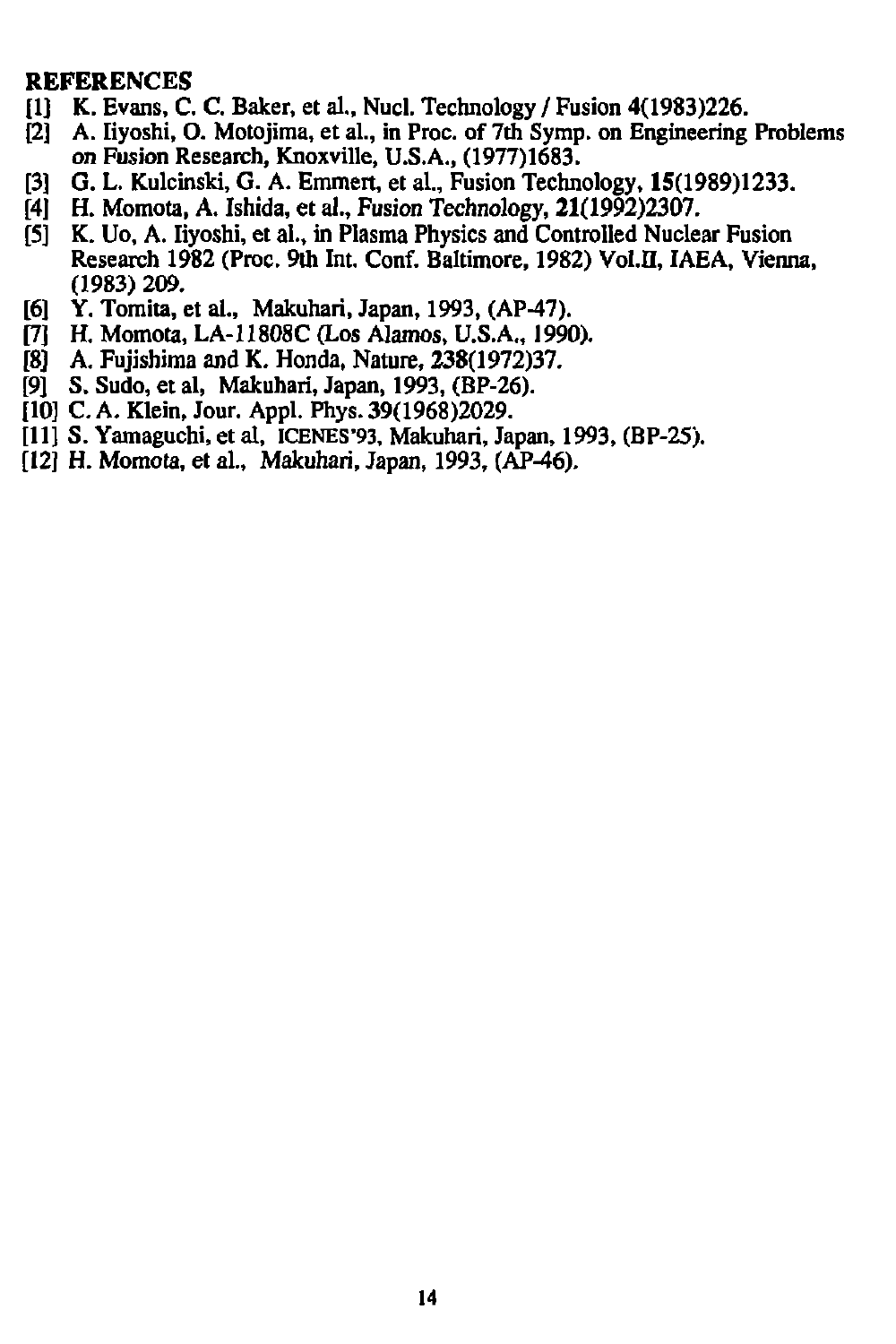

**Fig. 12 Image of the total plant system "Fusion Dream Island".**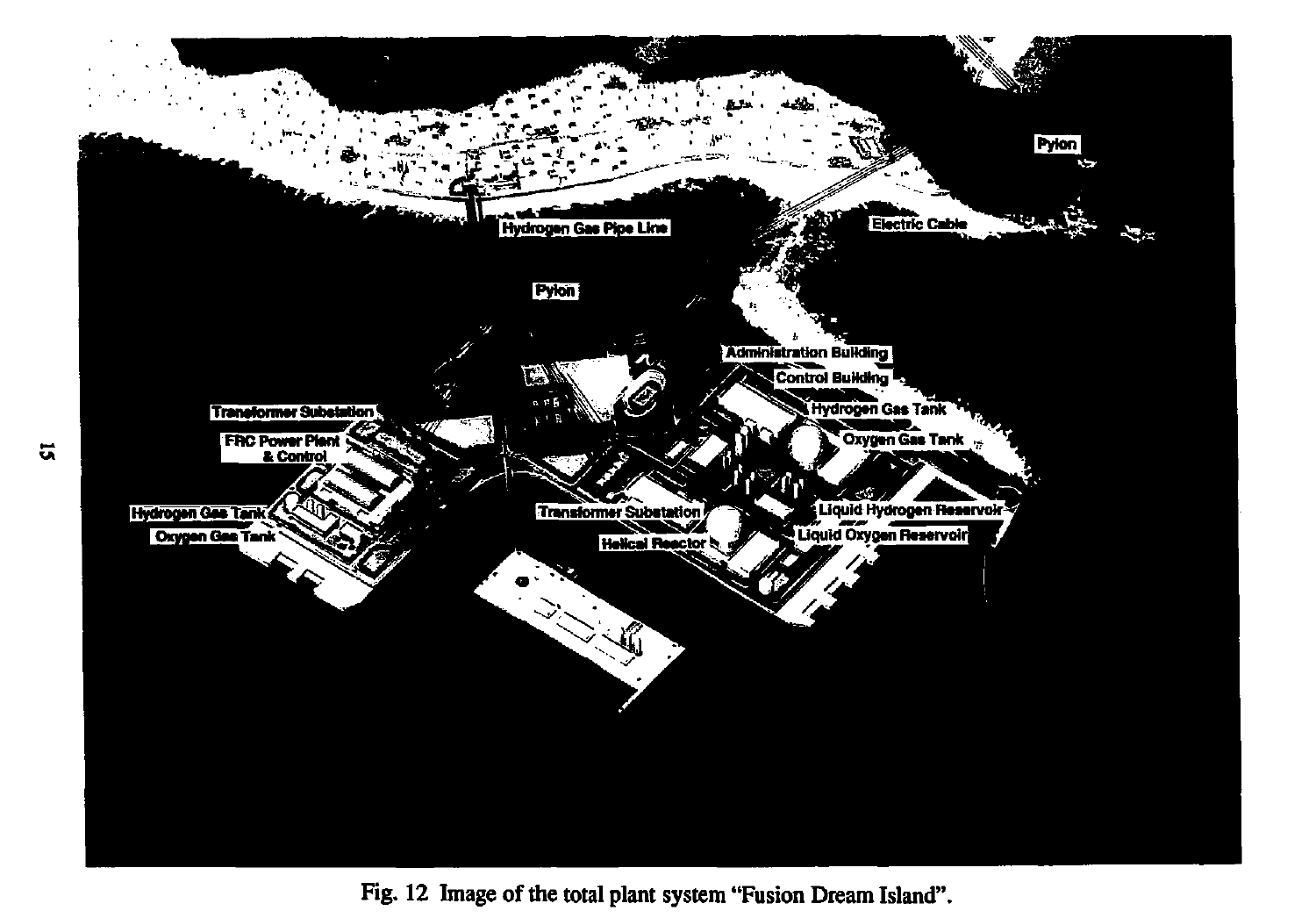# **Recent Issues of NIFS Series**

- **NIFS-197 T. Kato and K. Masai,** *X-ray Spectra from Hinotori Satellite and Suprathermal Electrons***; Oct. 1992**
- **NIFS-198 K. Toi, S. Okamura, H. Iguchi, H. Yamada, S. Morita, S. Sakaklbara, K. Ida, K. Nishimura, K. Matsuoka, R. Aklyama, H. Arlmoto, M. Fujlwara, M. Hosokawa, H. Idei, O. Kaneko, S. Kubo, A. Sagara, C. Takahashi, Y. Takeiri, Y. Takita, K. Tsumori, I. Yamada and H. Zushi,** *Formation ofH-mode Like Transport Barrier in the CHS Heliotron I Torsatron;* **Oct. 1992**
- **NIFS-199 M. Tanaka.A** *Kinetic Simulation of Low-Frequency Electromagnetic Phenomena in Inhomogeneous Plasmas of Three-Dimensions;* **Nov. 1992**
- **NIFS-200 K. Itoh, S.-l. Itoh, H. SanukI and A. Fukuyama,** *Roles of Electric Field on Toroidal Magnetic Confinement,* **Nov. 1992**
- **NIFS-201 G. Gnudi and T. Hatori,** *Hamiltonianfor the Toroidal Helical Magnetic Field Lines in the Vacuum;* **Nov. 1992**
- **NIFS-202 K. Itoh, S.-l. Itoh and A. Fukuyama,** *Physics of Transport Phenomena in Magnetic Confinement Plasmas;* **Dec. 1992**
- **NIFS-203 Y. Hamada, Y. Kawasumi, H. Iguchl, A. Fujlsawa, Y. Abe and M. Takahashi,** *Mesh Effect in a Parallel Plate Analyser,* **Dec. 1992**
- **NIFS-204 T. Okadaand H. Tazawa,** *Two-Stream Instability for a Light Ion Beam •Plasma System with External Magnetic Field;* **Dec. 1992**
- **NIFS-205 M. Osakabe, S. Itoh, Y. Gotoh, M. Sasao and J. Fujita,** *A Compact Neutron Counter Telescope with Thick Radiator (Cotetra) for Fusion Experiment;* **Jan. 1993**
- **NIFS-206 T. Yabe and F. Xiao,** *Tracking Sharp Interface of Two Fluids by the C1P (Cubic-Interpolated Propagation) Scheme,* **Jan. 1993**
- **NIFS-207 A. Kageyama, K. Watanabe andT. Sato,** *Simulation Study ofMHD Dynamo : Convection in a Rotating Spherical Shell;* **Feb. 1993**
- **NIFS-206 M. Okamoto and S. Murakami,** *Plasma Heating in Toroidal Systems;*  **Feb. 1993**
- **NIFS-209 K. Masai,** *Density Dependence of Line Intensities and Application to Plasma Diagnostics;* **Feb. 1993**
- **NIFS-210 K. Ohkubo, M. Hosokawa, S. Kubo, M. Sato, Y. Takita and T. Kuroda,**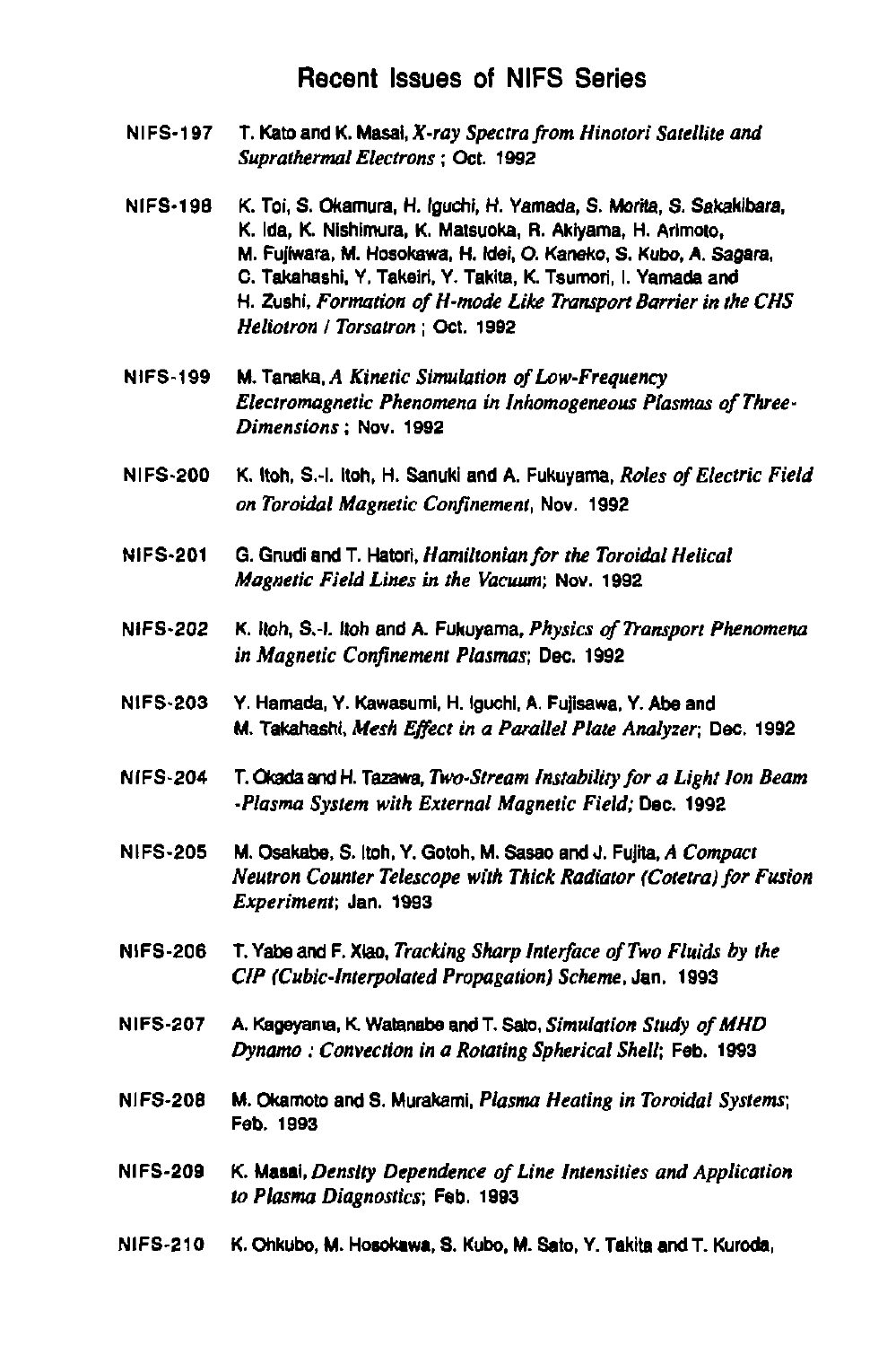*R&D of Transmission Lines for ECH System ;* Feb. 1993

- **NIFS-211 A. A. SMshkin, K. Y. Watanabe, K. Yamazaki, O. Motojima, D. L. Grekov, M. S. Smlrnova and A. V. Zolotukhin,** *Some Features of Particle Orbit Behavior in LHD Configurations;* Mar. 1993
- **NIFS-212 Y. Kondoh, Y. Hosaka and J.-L. Liang,** *Demonstration for Novel Selforganization Theory by Three-Dimensional Magnetohydrodynamic Simulation;* Mar. 1993
- **NIFS-213 K. Itoh, H. Sanuki and S.-l. Itoh,** *Thermal and Electric Oscillation Driven by Orbit Loss in Helical Systems;* Mar. 1993
- NIFS-214 T. Yamagishi, *Effect of Continuous Eigenvalue Spectrum on Plasma Transport in Toroidal Systems;* Mar. 1993
- **NIFS-215 K. Ida, K. Itoh, S.-I.ltoh, Y. Miura, JFT-2M Group and A. Fukuyama,**  *Thickness of the Layer of Strong Radial Electric Field in JFT-2M Hmode Plasmas;* Apr. 1993
- **NIFS-216 M. Yagi, K. Itoh, S.-l. Itoh, A. Fukuyama and M. Azumi,** *Analysis of Current Diffusive Ballooning Mode;* Apr. 1993
- **NIFS-217 J. Guasp, K. Yamazaki and O. Motojima,** *Particle Orbit Analysis for LHD Helical Axis Configurations;* Apr. 1993
- **NIFS-218 T. Yabe, T. Ho and M. Okazaki,** *Holography Machine HORN-1 for Computer-aided Retrieve of Virtual Three-dimensional Image;* Apr. **1993**
- **NIFS-219 K. Itoh, S.-l. Itoh, A. Fukuyama, M. Yagi and M. Azuml,**  *Self-sustained Turbulence and L-Mode Confinement in Toroidal Plasmas;* **Apr. 1993**
- **NIFS-220 T. Watari, R. Kumazawa, T. Mutoh. T. Seki, K. Nishimura and**  F. Shimpo, *Applications of Non-resonant RF Forces to Improvement ofTokamak Reactor Performances Part 1: Application of Ponderomotive Force* ; May 1993
- **NIFS-221 S.-I. lion, K. Itoh, and A. Fukuyama,** *ELMy-H mode as Limit Cycle and Transient Responses ofH-modes in Tokamaks*; **May** 1993
- **NIFS-222 H. Hojo, M. Inutake, M. Ichlmura, R. Katsumata and T. Watanabe,**  *Interchange Stability Criteria for Anisotropic Central-Cell Plasmas in the Tandem Mirror GAMMA 10 ;* May 1993
- **NIFS-223 K. Itoh, S.-l. Itoh, M. Yagi, A. Fukuyama and M. Azumi,** *Theory of Pseudo-Classical Confinement and Transmutation to L-Mode;* **May**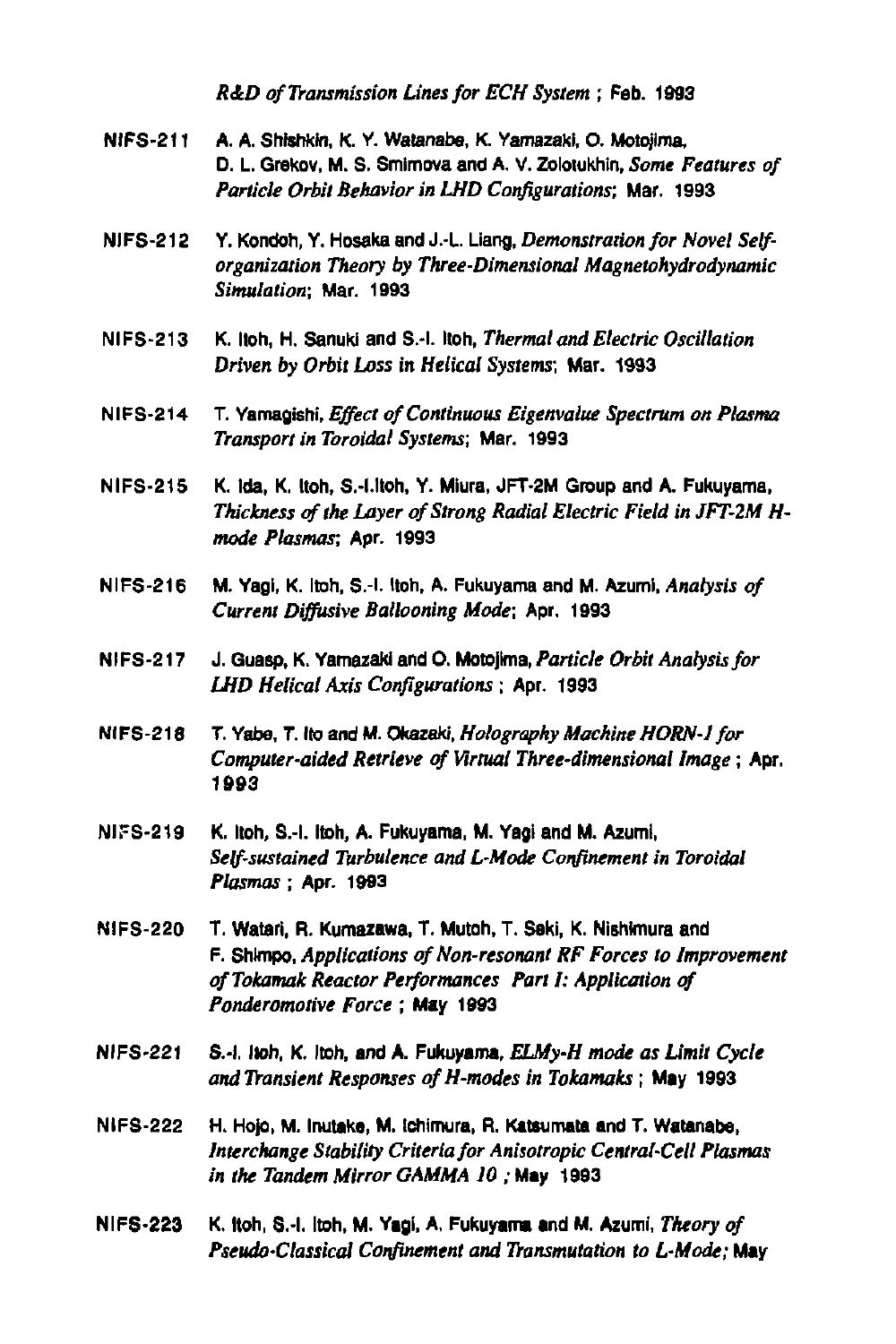**1993** 

- **NIFS-224 M. Tanaka,** *HIDENEK: An Implicit Particle Simulation of Kinetic-MHD Phenomena in Three-Dimensional Plasmas:* **May 1993**
- **NIFS-225 H. Hojo and T. Hatori,** *Bounce Resonance Heating and Transport in a Magnetic Mirror;* **May 1993**
- **NIFS-226 S.-l. Iton, K. Itoh, A. Fukuyama, M. Yagi,** *Theory of Anomalous Transport in H-Mode Plasmas;* **May 1993**
- **NIFS-227 T. Yamaglshi,** *Anomalous Cross FieldFlux in CHS;* **May 1993**
- **NIFS-228 Y. Ohkouchi, S. Sasaki, S. Takamura, T. Kato,** *Effective Emission and Ionization Rate Coefficients of Atomic Carbons in Plasmas;* **June 1993**
- **NIFS-229 K. Itoh, M. Yagi, A. Fukuyama, S.-l. Itoh and M. Azumi,** *Comment on 'A Mean Field Ohm's Law for Collisionless Plasmas;* **June 1993**
- **NIFS-230 H. Wei, K. Ida, H. Sanuki, H. Yamada. H. Iguchi, S. Kubo, R. Akiyama, H. Arimoto, M. Fujlwaia, M. Hosokawa, K. Matsuoka, S. Morita, K. Nlshimura, K. Ohkubo, S. Okamura, S. Sakakibara, C. Takahashl, Y. Takita, K. Tsumori and I. Yamada,** *Transition of Radial Electric Field by Electron Cyclotron Heating in Stellarator Plasmas;* **June 1993**
- **NIFS-231 HJ. Gardner and K. Ichiguchi,** *Free-Boundary Equilibrium Studies for the Large Helical Device,* **June 1993**
- **NIFS-232 K. Itoh, S.-l. Itoh, A. Fukuyama, H. Sanuki and M. Yagi,** *Confinement Improvement in H-Mode-Like Plasmas in Helical Systems,* **June 1993**
- **NIFS-233 R. Horiuchi and T. Sato,** *Collisionless Driven Magnetic Reconnection,*  **June 1993**
- **NIFS-234 K. Hod, S.-l. Itoh, A. Fukuyama, M. Yagi and M.** *Azumi, Prandtl Number of Toroidal Plasmas;* **June 1993**
- **NIFS-235 S. Kawata, S. Kato and S. Kiyokawa,** *Screening Constants for Plasma;*  **June 1993**
- **NIFS-236 A.FuJtawaandY.Hamada, Tteowrica/** *Study of Cylindrical Energy Analyzers for MeV Range Heavy Ion Beam Probes;* **July 1993**
- **NIFS-237 N. Ohyabu, A. Sagara, T. Ono, T. Kawamura and O. Motojlma,** *Carbon Sheet Pumping; July* 1993